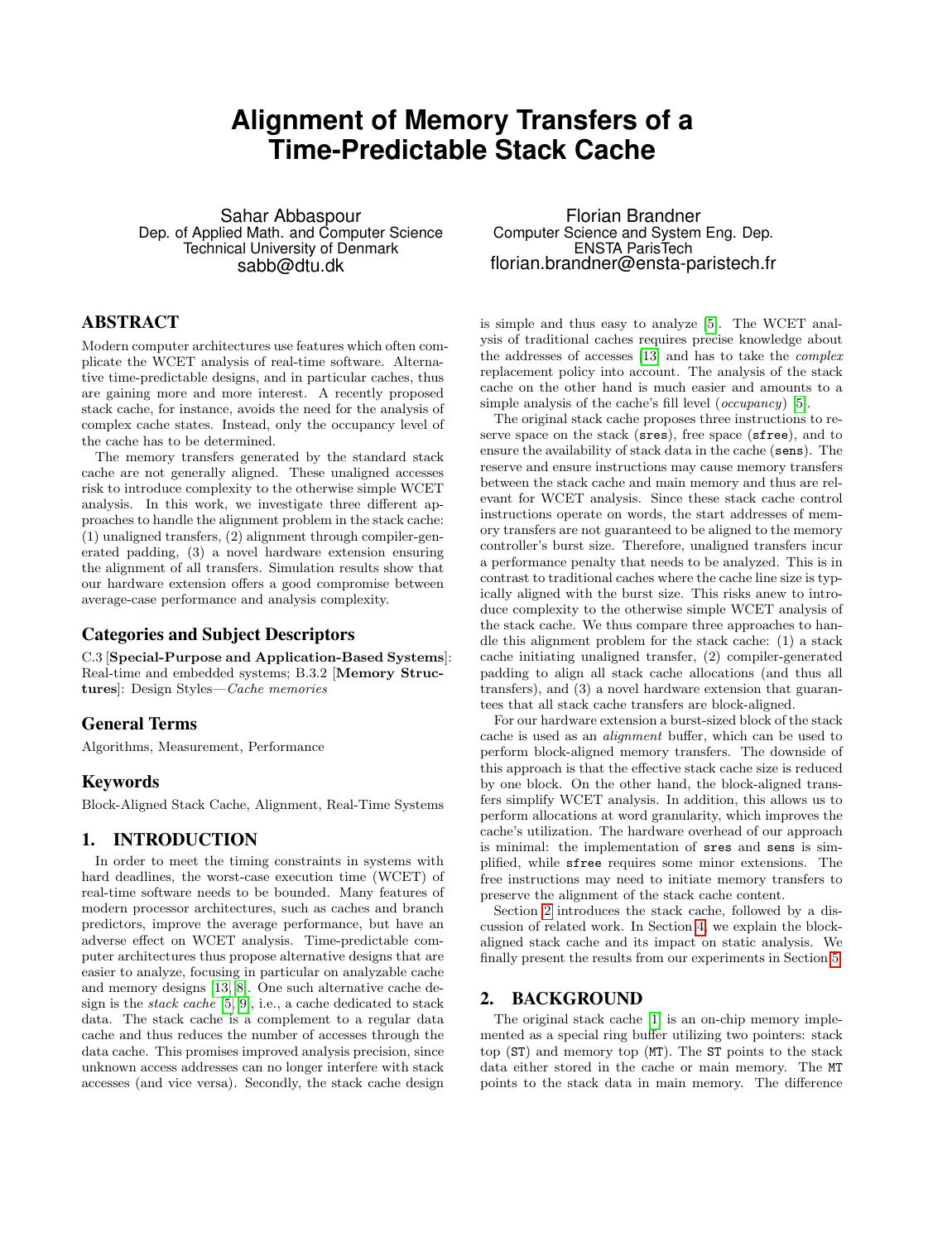MT – ST represents the occupied space in the stack cache. Since this value cannot exceed the total size of the stack cache ( $|SC|$ ),  $0 \leq MT - ST \leq |SC|$  always holds.

Three control instructions manipulate the cache (more details are available elsewhere [\[1\]](#page-3-4)):

- sres  $x$ : Subtract  $x$  from ST. If this violates the equation from above, i.e., the stack cache size is exceeded, a spill is initiated, which lowers MT until the invariant is satisfied again.
- sens  $x$ : Ensure that the occupancy is larger than  $x$ . If this is not the case, a fill is initiated, which increments MT accordingly so that  $MT - ST \geq x$ .
- sfree  $x$ : Add  $x$  to ST. If this results in a violation of the invariant, MT is incremented accordingly. Memory is not accessed.

The analysis of the stack cache [\[5\]](#page-3-2) is based on the observation that the concrete values of ST and MT are not relevant for the worst-case behavior. Instead the focus is on determining the *occupancy*, i.e., the value  $MT - ST$ . The impact of function calls is taken to account by the function's displacement, i.e. the number of cache blocks spilled to main memory during the function call. The analysis then consists of the following phases: (1) an analysis of the minimum/maximum displacement for call sites on the call graph, (2) a context-independent, function-local data-flow analysis bounding the filling at ensure instructions, (3) a contextindependent, function-local data-flow analysis bounding the worst-case occupancy for call sites, and (4) a fully contextsensitive analysis bounding the worst-case spilling of reserves.

The spilling and filling bounds at the stack control instructions can then be taken into account during WCET analysis to compute a final timing bound. Note that the alignment is not considered here and thus handled conservatively.

## 3. RELATED WORK

Static analysis [\[12,](#page-3-5) [3\]](#page-3-6) of caches typically proceeds in two phases: (1) potential addresses of memory accesses are determined, (2) the potential cache content for every program point is computed. The alignment usually is not an issue, as the size can be aligned with the main memory's burst size. Through its simpler analysis model, the stack cache does not require the precise knowledge of addresses, thus eliminating a source of complexity and imprecision. It has been previously shown that the stack cache serves up to 75% of the dynamic memory accesses [\[1\]](#page-3-4). An extension to avoid spilling data that is coherent between the stack cache and main memory [\[9\]](#page-3-3) was presented.

Our approach to compute the worst-case behavior of the stack cache has some similarity to techniques used to statically analyze the maximum stack depth [\[2\]](#page-3-7). Also related to the concept of the stack cache, is the register-window mechanism of the SPARC architecture, for which limited WCET analysis support exists in Tidorum Ltd.'s Bound-T tool [\[11\]](#page-3-8).

Alternative caching mechanisms for program data exist with the Stack Value File [\[6\]](#page-3-9) and several solutions based on Scratchpad Memory (SPM) (e.g. [\[7\]](#page-3-10)), which manage the stack in either hardware or software.

### <span id="page-1-0"></span>4. BLOCK-ALIGNED STACK CACHE

As explained above, the original stack cache operates on words and thus does not automatically align transfers according to the main memory's requirements. With regard to average performance, this is less of an issue and may only lead to a less optimal utilization of the main memory's bandwidth. For the WCET analysis the issue is more problematic. The alignment of the stack cache content needs to be known or otherwise all access have to be assumed unaligned. This information, however, is highly dependent on execution history and thus inevitably increases analysis complexity.

#### 4.1 Hardware Modifications

This work proposes a hardware extension that guarantees that the stack cache initiates aligned memory transfers only, i.e., the start address as well as the length of the memory transfer are multiples of the memory's alignment requirement, i.e. the burst size. This avoids the need to track the alignment of the stack cache content during the WCET analysis, while allowing us to perform all stack cache operations at word granularity, which improves the cache's utilization.

The stack cache is organized in blocks matching the burst size. Moreover, we logically reserve a block in the stack cache as an alignment buffer. Note that this reserved block is not fixed, instead the last block pointed to by MT dynamically serves as this alignment buffer. This block is not accessible, for instance, to the compiler, and thus reduces the effective size of the stack cache by one block. The buffer allows us to align all the memory transfers to the desired block size. With regard to the original stack cache (see Section [2\)](#page-0-0), this corresponds to an additional invariant that needs to be respected by the stack cache hardware given a block size BS:

<span id="page-1-1"></span>MT mod 
$$
BS = 0
$$
. (1)

In order to respect this new invariant the stack control instructions have to be adapted as follows:

- sres  $x$ : Subtract  $x$  from ST. If the occupancy exceeds the stack cache size, a spill is initiated, which lowers MT by multiples of BS until the occupancy is smaller than  $|SC|$ .
- sens  $x$ : If the occupancy is not larger than  $x$ , a fill is initiated, which increments MT by multiples of BS so that  $MT - ST > x$ .
- sfree  $x$ : Add  $x$  to ST. If  $MT < ST$ , set MT to the smallest multiple of BS larger than ST and fill a single block from main memory.

It is easy to see that the modifications to sres and sens are minimal. Clearly, when Eq. [1](#page-1-1) holds, spilling and filling in multiples of BS ensures that the equation also holds after these instructions. The reserved block serving as an alignment buffer, in addition guarantees that sufficient space is available during filling to receive data and sufficient data is available during spilling to transmit data.

The situation is more complex for sfree. Whenever a number of sfree instructions are executed in a sequence such that the occupancy becomes zero, the MT pointer needs to be updated. In order to satisfy Eq. [1,](#page-1-1) two options exist: (a) set MT to the largest multiple of BS smaller than ST or (b) set MT to the smallest multiple of BS larger that ST. The former option would mean that the cache's occupancy becomes negative, which would entail non-trivial modifications to the other stack control instructions. The second option, which represents a non-negative occupancy, thus is preferable. However, in order to guarantee that the content of the stack cache reflects the occupancy  $(MT - ST)$  a single block has to be filled from main memory.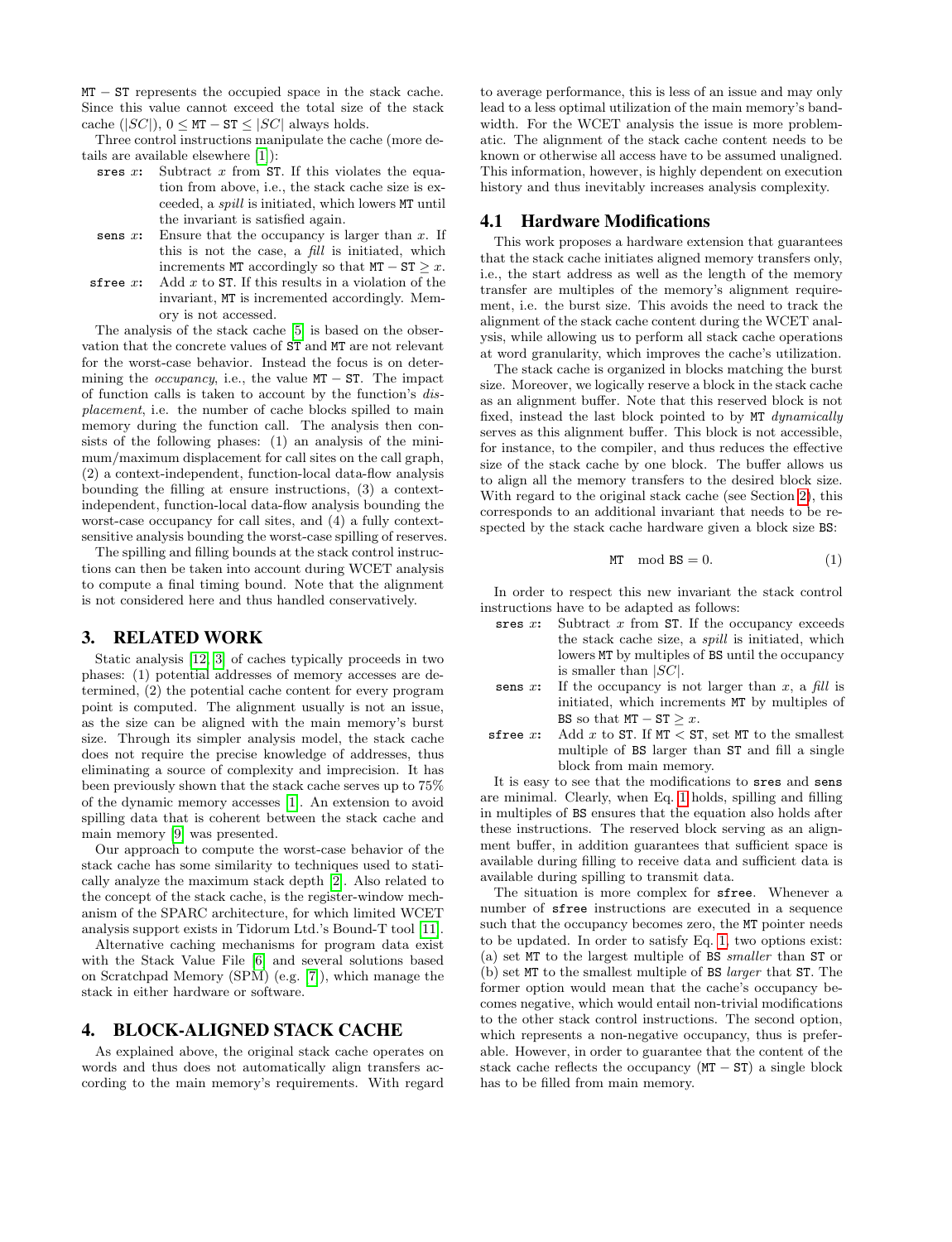## 4.2 Static Analysis

The static analysis proposed for the standard stack cache [\[5\]](#page-3-2) is in large parts applicable to the new block-aligned stack cache proposed as well. The main difference is that the timing of sfree instructions also has to be analyzed.

An sfree is required to perform a fill, iff, the minimal occupancy before the instruction is smaller than the instruction's argument  $x$ . The analysis problem for free instructions is thus identical to the analysis of ensure instructions [\[5\]](#page-3-2).

In addition, the displacement of function calls has to be refined to account for data of the caller that is reloaded to the cache by an sfree before returning from the call. This is particularly important for the minimum displacement, needed for the analysis of sens-instructions, as the original displacement analysis is not safe anymore, unless lazy spilling [\[9\]](#page-3-3) is used. This information can easily be derived and propagated on the program's call graph.

# <span id="page-2-0"></span>5. EXPERIMENTS

For our experiments we extended the hardware implementation of the stack cache available with the Patmos processor [\[10\]](#page-3-11) as well as the cycle-accurate simulation infrastructure and the accompanying LLVM compiler (version 3.4). The average case performance was measured for all benchmarks of the MiBench benchmark suite [\[4\]](#page-3-12). The benchmaks were compiled, with optimizations  $(-02)$  and stack cache support enabled, and then executed on the Patmos simulator to collect runtime statistics. The simulator was configured to simulate a 2 KB data cache (32 B blocks, 4 way set-associative, LRU replacement policy, and write-through strategy), a 2 KB method cache (32 B blocks, associativity 8), and a 128 B stack cache (with varying configurations). All caches are connected to a shared main memory, which transfers data in 32 B bursts. A moderate access latency of 14 cycles for reads and 12 cycles for writes is assumed.

The benchmarks were tested under three different scenarios: (1) the stack cache performs unaligned memory transfers (unaligned),  $(2)$  the compiler generates suitable *padding* to align all stack allocations and consequently all memory transfers (padding), and (3) the stack cache employs the block-aligned strategy from Section [4](#page-1-0) (block-aligned). Stack data is usually aligned at word boundaries for Patmos, which applies to the unaligned and block-aligned configurations. The padding configuration, however, aligns all data with the burst size (32 B).



<span id="page-2-1"></span>Figure 1: Total execution cycles normalized to the block-aligned configuration (lower is better).



<span id="page-2-2"></span>Figure 2: Total number of stall cycles induced by the stack cache normalized to the block-aligned configuration (lower is better).

The runtime impact of the various strategies to handle the alignment of memory transfers between the stack cache and the main memory is summarized in Figure [1.](#page-2-1) Overall, the unaligned and block-aligned configurations are very close with respect to runtime, while the padding configuration performs the least. In particular, the bitcnts, basicmathtiny, fft-tiny, and ifft-tiny benchmarks here show runtime increases of 1.5% and more.

Note that the runtime contribution of the stack cache is relatively small, which in general precludes very large variations in the total runtime due to the stack cache. The simulator thus was extended to collect detailed statistics on the number of stall cycles induced by the stack cache as well as the spilling and filling performed. Figure [2](#page-2-2) shows the total number of stall cycles induced by the stack cache, normalized to the block-aligned configuration. The padding configuration increases the number of stall cycles in all cases in relation to our block-aligned strategy (up to a factor of more than 4). The padding introduced by the compiler generally increases the stack cache's occupancy and consequently leads to additional memory transfers. Also for the unaligned configuration the number of stall cycles is larger than our new strategy, since the small unaligned memory transfers performed by this configuration induce some overhead. For two benchmarks, cjpeg-small and erijndael, the number of stall cycles is considerably smaller in this configuration. Our block-aligned stack cache here suffers additional filling and spilling due to its reduced effective size, as shown in the following Table.

The impact of the various configurations on the amount of data spilled and filled from/to the stack cache is shown in Table [1.](#page-3-13) As noted above the padding configuration performs additional memory transfers (spills and fills) due to the padding introduced by the compiler to ensure alignment. The unaligned configuration on the other hand requires the least filling and spilling as it transfers the precise amount of data needed. In addition, the reduced stack cache size available for the block-aligned strategy (recall that one block is reserved as an alignment buffer) plays in favor of the unaligned configuration.

To summarize, compiler generated padding is a simple solution to the alignment problem for the stack cache, which is easy to analyze and generally performs reasonably well,